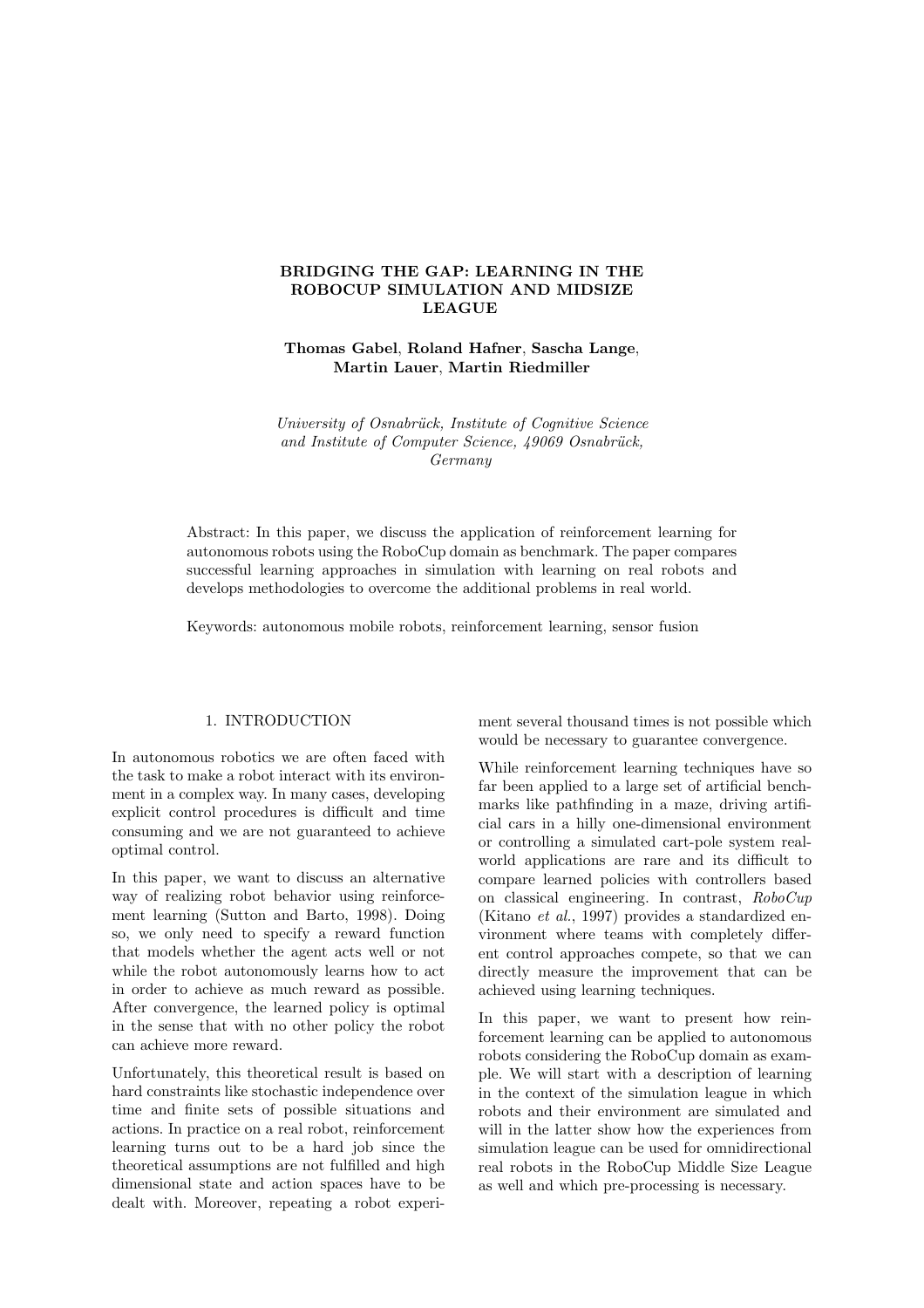### 2. LEARNING SKILLS IN SIMULATION

We started using reinforcement learning algorithms to generate optimal skills in 1999 in the RoboCup Simulation League. There, the world is described by a stochastic state-transition system. The agents can chose between a set of parameterized actions and therewith interact with the environment. The system is organized as a cyclic process with a loop time of 100ms, i.e. the environment takes an action from the agents periodically and provides information about the state of the game.

Hence, the simulation can be described as a Multi-Agent Markov Decision Process (MMDP) (Hu and Wellman, 1998) with a certain set of possible states and actions in which 22 agents act. This principle modeling can be exploited by the learning algorithm.

The reinforcement learning principle is based on the objective of accumulating as much reward as possible over time. The reward is provided if the agent succeeds in performing a given task, e.g. if we want the agent to learn dribbling, reward is provided when the agent controls the ball and negative reward is given whenever it loses the ball.

Using this principle we were able to implement a couple of skills as well as strategy-level behaviors in soccer simulation. As an example, we want to decribe how intercepting a rolling ball was learned (Gabel and Riedmiller, 2006). One fundamental difficulty in intercepting a ball is that the agent must be very precise in its movements. For example, small errors made in initial turn actions may increase the time needed to solve the whole task significantly.

Modeling this problem as a learning task we described the current situation by a six-dimensional state vector containing the velocity of the ball, the velocity of the agent and the position of the ball with respect to the agent's pose. The agent achieves a large positive reward whenever it gets control of the ball while it obtains a negative reward whenever it does not possess the ball.

We used the TD(1) algorithm (Sutton, 1988) to iteratively learn the value function that represents the expected accumulated reward considering a certain state and an optimal behavior in future. Since the value function is a function of the six-dimensional continuous state space an explicit table representation is not possible but we need a function approximator. We investigated several possible techniques like grid based approaches, memory based approaches and approximation based on multi layer perceptrons.

After learning the value function we can directly derive an optimal policy for the agent by choosing



Fig. 1. Adaptation of the classical world-agent interaction loop to the situation with which we are typically faced with in autonomous robotics

the action which leads to the successor state that maximizes the value function. Since the simulation model is known, we can perform this calculation directly.

We evaluated the performance of an agent acting according to the learned policy on a comprehensive set of test situations measuring the average number of steps that was needed by the agent to intercept the ball.

While grid-based and memory-based approximators where only able to learn and represent suboptimal policies the use of neural network approximators resulted in an almost optimal policy with an average performance of 10.57 steps. In comparison, the optimal policy which can be calculated exploiting the known simulation model has an average performance of 9.73 steps.

The learned policy is a rather good approximation to the optimal solution which is typically unknown. Moreover, using techniques like active learning and reward shaping the learned policy can be further improved. In the best case, the learned policy needed on average only 10.01 steps on the set of test situations.

### 3. CARRYING OVER TO REAL WORLD

Since the soccer simulator is build in an ideal manner like a Markov decision process reinforcement learning can be applied directly. Unfortunately, reality does not behave as nice and therefore additional difficulties occur. A Markov decision process uses a stochastic model of reality: it is a time-discrete system, it assumes stochastic independence over time and it assumes complete knowledge of the world. Additionally, most reinforcement learning algorithms are based on an environment with a small number of distinctive states and actions. All of these assumptions do not hold with real robots.

In contrast, we are faced with a high dimensional continuous state space. We can only make use of a small number of sensors to get information on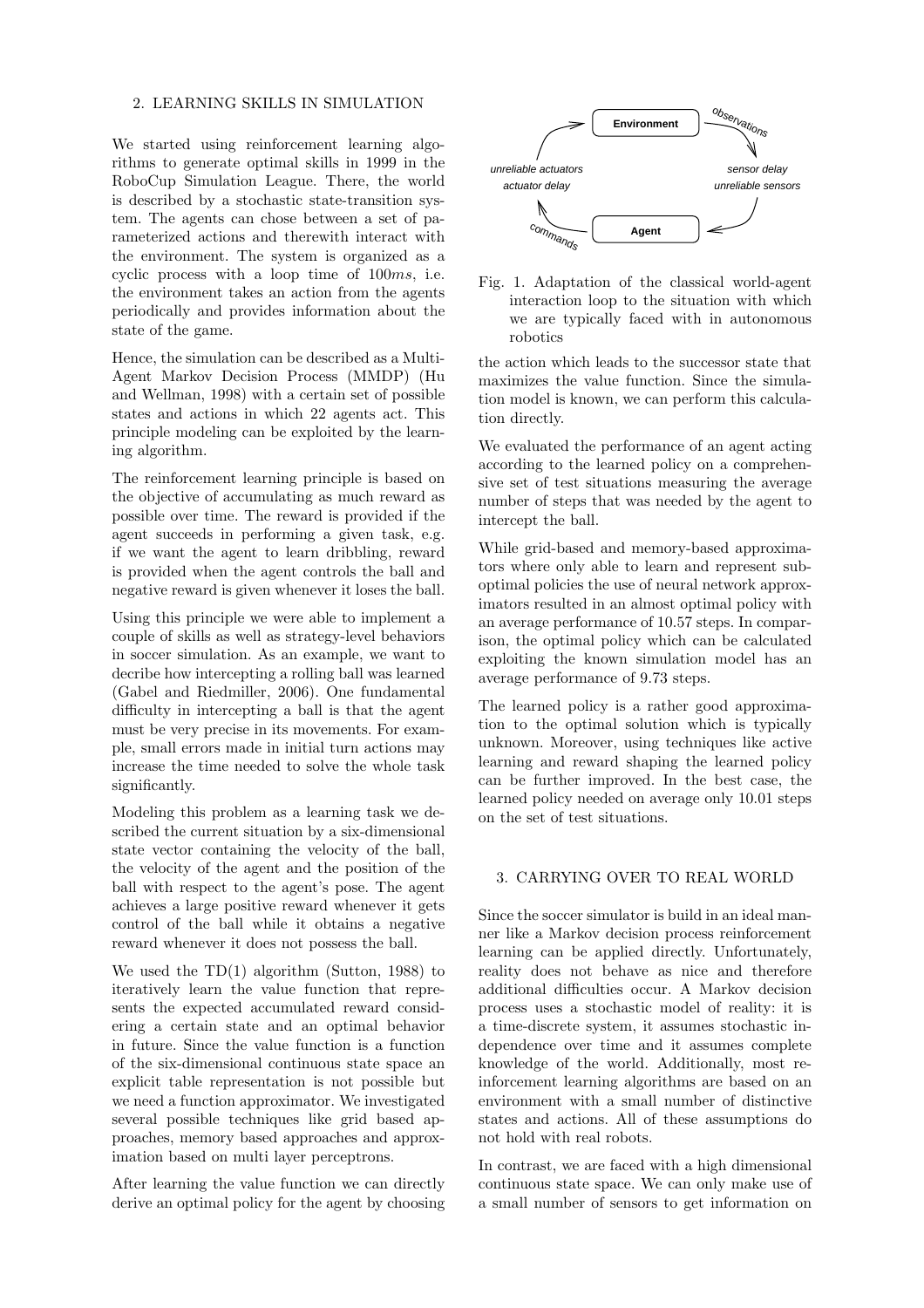

Fig. 2. Illustration of the time gap due to sensor and actuator delays.

the current state. Sensors are noisy and unreliable and it is not possible to observe all state variables directly, e.g. sensors typically used are not able to measure the velocity of other objects but they only yield a snapshot of the environment. Furthermore, other objects may be occluded by obstacles. In a stochastic sense, we are therefore faced with censored sensory input.

Figure 1 depicts the situation with which we are typically faced. This is clearly not a Markovian process since commands are executed with a certain delay and sensory input also refers to a certain point in past (Behnke et al., 2003). Hence, the effect of an action taken by an agent can be observed no earlier than several hundred milliseconds later (cf. fig. 2). E.g. the system latencies of our soccer robots sum to approximately 230ms which is seven times larger than the length of the cycle interval of the control loop that we use. Since our robots are driving with up to  $3\frac{m}{s}$  they meanwhile cover a distance of 60cm.

To overcome the problem of latencies and to create a framework that is more similar to a Markov decision process we propose to bridge the time gap using sensor processing and predictive models. Thereto we carefully need to measure the latencies of all sensors and actuators and provide all measurements and actuator commands with timestamps to which they refer. Notice, that different sensors may have different delays and different motor commands may lead to different latencies even for the same motors. E.g. we observed that executing a command to turn the robot on a spot is realized quicker than a command to drive forwardly.

Using predictive models, we can replace the state estimated from the latest sensory input by the expected state at the time of command execution. Doing so, we replace outdated state information by a predicted state that is more similar to the true state at time of command execution assuming adequate predictive models. Hence, reinforcement learning becomes possible.

### 4. ESTIMATING PREDICTIVE MODELS

We use two types of sensors on our robots: an omnidirectional color camera on top and wheel encoder (Hafner et al., 2006). Both types of sensors are heavily affected by noise and imprecision



Fig. 3. Comparison of three velocity measures: desired linear velocity (dashed line), odometry (solid line) and estimated linear velocity (dotted line). The robot was given motor commands with constant linear velocity and varying angular velocity.

and their measurements have to be pre-processed to get meaningful information. To illustrate the noise level we depicted in figure 3 a comparison of desired velocities and measured velocities using wheel encoders (odometry). The noise of odometry is caused by wheel slippage and kinetic effects. Actually, the true velocity of the robot is below the desired one which means that the odometry overestimates the robot velocity.

The task to build a predictive model is to calculate reliable and accurate estimates of the current situation in the robot's environment and to create measures of the dynamics in which the environment changes over time. This has to be done taking into account the limited computation time of at most 25ms per camera image. In a soccer environment, this means:

- estimating the robot's pose (self-localization)
- estimating the robot's velocity
- estimating the ball position and its velocity
- estimating the position of other robots and their velocities

Except of the velocity of other robots, we developed robust and efficient algorithm for all of these subtasks.

The basic idea behind our approaches to estimate dynamic models is to fit observations to a parameterized model. In contrast to approaches based on probabilistic robotics (Thrun et al., 2005) that have become very popular in recent years, the classical idea of fitting model parameters has the important advantage of combining high accuracy with computational efficiency which is crucial in the context of an autonomous robot application.

E.g. for the self-localization subtask, we use a methodology that fits the model of white field markings on the soccer field with white line segments observed in the camera image (Lauer et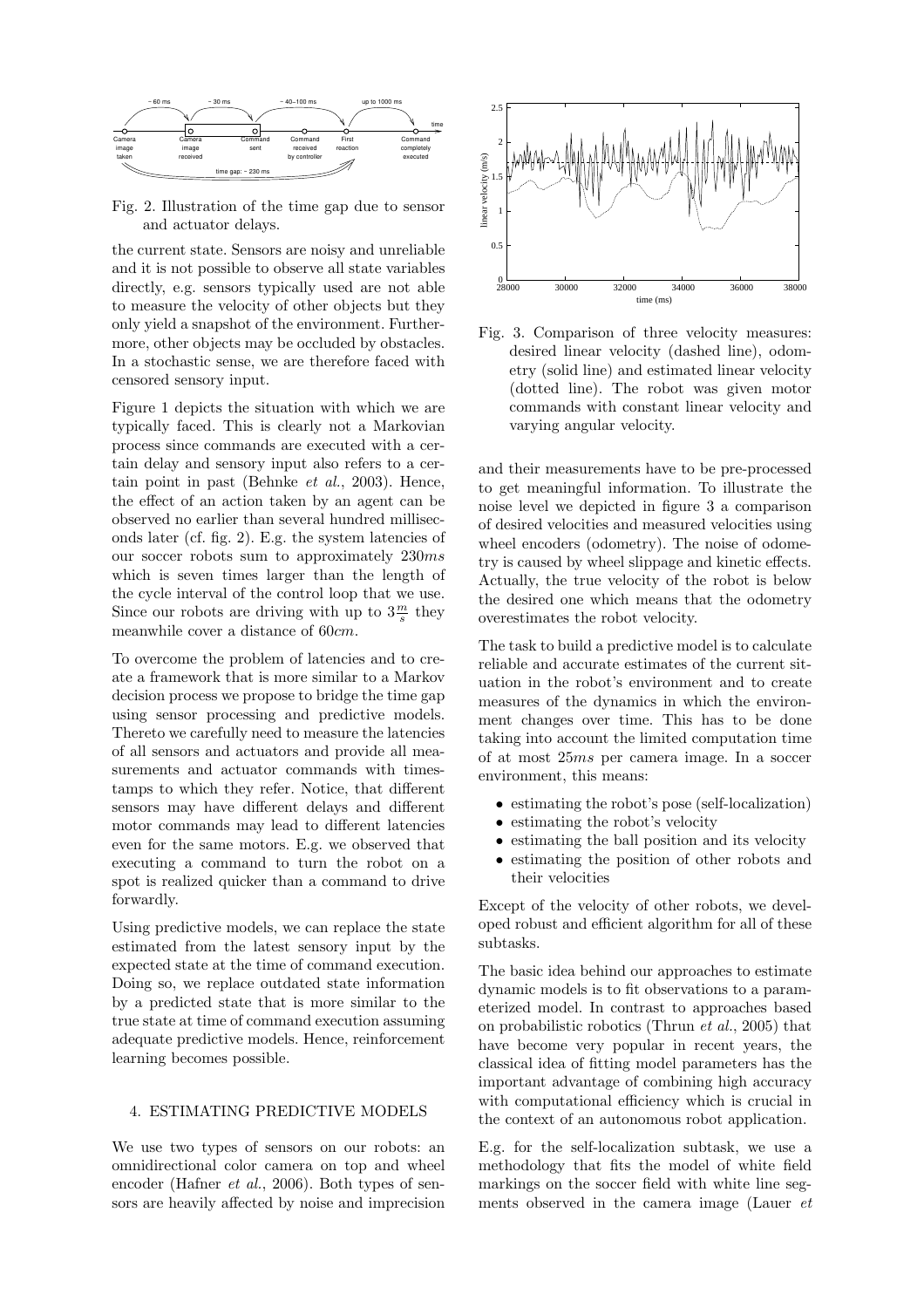al., 2005). Using efficient numerical algorithms we are able to calculate the robot's pose within 6ms while a probabilistic self-localization approach based on Particle filtering (Doucet, 1998) needs more than three times as long for the same task returning estimates of worse precision.

To estimate the ball velocity and the robot velocity, we use specialized parameterized motion models of the ball and the omnidirection robot, respectively (Lauer et al., 2006). For the ball, we assume a linear motion sometimes interrupted when the ball is being kicked or collides with an obstacle. The estimation of the ball velocity thus becomes the task to solve linear regression. Hence we are very efficient and avoid the difficulties in optimizing the parameters of probabilistic techniques like Kalman filtering and Particle filtering.

The linear and angular velocity of the robot is estimated using a motion model of an omnidirectional robot (Lauer and Lange, 2006). The motion model itself is non-linear but, with an appropriate mathematical decomposition, we can derive the linear and angular velocity of the robot analytically with little computational effort. The dotted line in figure 3 shows the estimated linear velocities calculated with such an estimator.

Reliable estimates of dynamic models are not only helpful to generate a good behavior of the robot and to be able to interact with moving objects, e.g. intercepting and dribbling a ball, but they can also be used to bridge the time gap by predicting how a situation will develop in future. Thereto we can directly apply the motion models and perform a step-by-step simulation. Considering interactions of objects like the ball colliding with an obstacle further improves the predicted states.

Since the interval to bridge over is approximately 200ms, several new motor commands are sent since the point in time to which the dynamic models refer to. Hence, the dynamics of the objects may change in between. Considering this change in a model of robot acceleration may also reduce the prediction error. Therefore, we plan to use supervised learning techniques to build such an acceleration model.

## 5. LEARNING ON REAL ROBOTS

Similar to the simulation league, we started learning skills in the midsize league using reinforcement learning. Again, the learning problem is modeled as a Markov decision process with a set of possible actions that can be taken by the robot, a description of the relevant objects in the environment and their dynamics, and a reward function that describes the task that should be learned. Instead of the unknown true state of the environment

we use the predicted state that we get from the sensor fusion and simulation process described in the previous section.

As an example, let us again consider the ball intercepting problem already discussed in context of the simulation league (Müller,  $2005$ ). We can model the problem using a five-dimensional state space and a finite set of actions. In contrast to the simulation league, we have been able to reduce the dimension of the state space by one choosing an appropriate orientation of the coordinate system in which we describe the geometric and dynamic parameters. To simplify the problem, we decided to let the robot learn only its linear velocity while the heading of the robot is controlled using a hand-crafted policy.

In contrast to the simulation league, we do not know the true system dynamics of the problem. Thus, the TD(1)-algorithm cannot be applied here. Instead, we used the Q-learning (Watkins, 1989) algorithm that learns an optimal policy considering only samples of state-action-pairs, a successor state and the reward achieved. No knowledge of the true transition model is needed.

Like in the simulation league, the state space was too large to be represented in a table. We used a piecewise linear function approximator to represent the Q-function that tells how much reward can be achieved taking a certain action in a certain state and afterwards following the optimal strategy. Exploiting the learned Q-function greedily, i.e. choosing the action for which the Q-function yields the largest value, leads to an optimal behavior that maximizes the achieved reward.

An additional problem that occurs when learning algorithms are applied to real robots is that the number of experiments that can be carried out is limited to a few dozens. In contrast, to learn intercepting a ball in the simulation league, we carried out 100 000 experiments in simulation which is far from being realizable on a real robot.

To overcome this problem we used a special simulator that simulates a RoboCup robot and that has the same command interface as the real robot (Kleiner and Buchheim, 2003). Unfortunately, we could not use the simulation environment from simulation league since there an abstract interface is used that is very different from a physical meaningful interface.

After carrying out approximately one million experiments in the simulator we transfered the resulting policy to the real robot. It turned out that the learned strategy was able to intercept a rolling ball also in reality but the failure rate was larger than in simulation. This shows that the complexity of a task on a real robot is much more difficult than in simulation and that simulators - although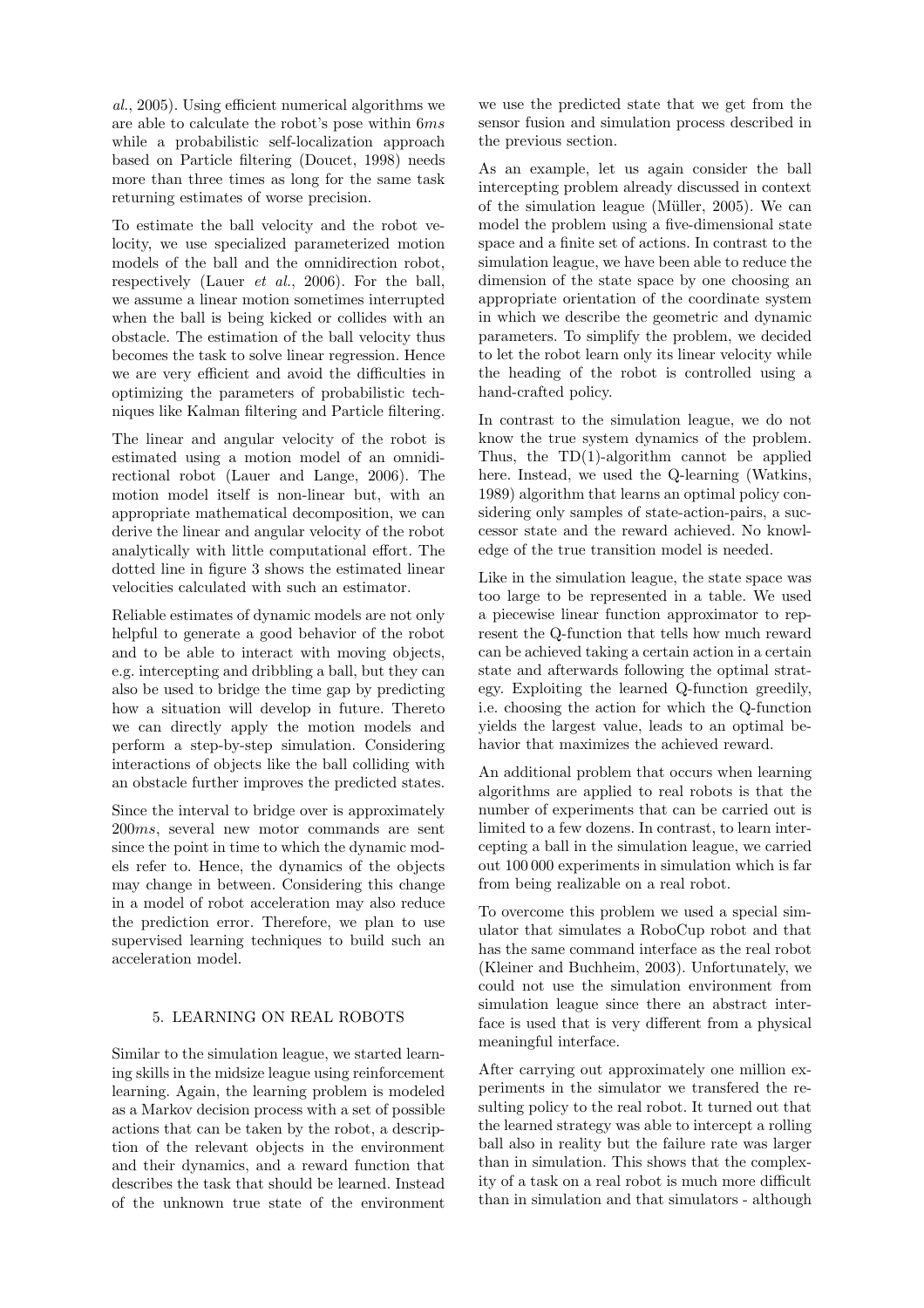

Fig. 4. An exemplary trajectory of the robot using the learned motor controllers. The solid lines show the achieved velocities of the three wheels while the dashed lines show the desired wheel velocities.

based on a physical modeling - do not cover all the sources of disturbance and noise that occur in practice. E.g. on the real robot we found out that due to kinetic effects a combination of a linear velocity sideways and an angular velocity results in a harder turning than expected and almost no linear movement. Effects like this typically are not modeled in simulators used in RoboCup although they are relevant for real robots.

An alternative approach of dealing with the lack of experiments that can be carried out on real robots was proposed in (Riedmiller, 2005). We used it to let a robot learn to drive to a certain position. The idea is to avoid simulation but to use the data acquired from experiments as intensive as possible by reusing them. The idea is related to the idea of bootstrapping in statistics. It is combined with an approximation of the Q-function using multi layer perceptions (Bishop, 1995).

The task to drive to a certain position was modeled in a very simple manner: three possible actions (drive forwardly, drive backwardly, stop) and a two dimensional state space (distance to the target position and velocity of the robot) have been used. The control of the tangential velocity and the robot heading was realized by a handcrafted controller.

With this modeling, the robot was able to learn driving to the desired position within 10 experiments. Optimal behavior was attained after 60 experiments. Hence, the optimal policy was learned within one hour on the real robot.

Beside the relatively simple task to drive to a position we also applied the improved reinforcement learning algorithm to the control of individual motors (Hafner and Riedmiller, 2006). So far we used PID controllers to control the motor

Table 1. Comparison of the tasks that have been learned in our simulation and midsize league team

| level     | simulation league                | midsize league     |
|-----------|----------------------------------|--------------------|
|           | cooperation -7 vs. 8 positioning |                    |
|           | -attacking strategy              |                    |
|           | -4 vs. 3 attacker po-            |                    |
|           | sitioning                        |                    |
| skills    | -ball intercepting               | -ball intercepting |
|           | -goto position                   | -goto position     |
|           | -dribbling                       | -approaching ball  |
|           | -precise kicking                 |                    |
|           | -1 vs. 1 positioning             |                    |
| low level |                                  | -single motor      |
| control   |                                  | control            |

voltages. But since the motor and robot dynamics contain nonlinearities caused by friction, stiction and the power amplifier, PID controllers are not optimal. The problem is described by four dimensional state variables and a one dimensional action set, namely the modification of motor voltage. We discretized the action to nine distinct voltage modification steps between which the reinforcement controller could choose.

Again we needed only 50 experiments on the real robot to learn the task. Each experiment needed five seconds of interaction with the robot and some additional seconds to update the Q-function. Totally, learning was realized within one hour. An exemplary trajectory that was generated with the learned controller is depicted in figure 4.

### 6. LEARNING ON DIFFERENT LEVELS

So far we discussed learning approaches used to acquire individual skills of a single robot. However, learning algorithms can be applied to all levels of strategy: on the level of individual skills like intercepting or dribbling the ball, on the level of motor control and on the level of multi agent cooperation. We realized learned behaviors on all of these three levels starting in the simulation league with individual skills like kicking, intercepting and dribbling the ball (Riedmiller and Merke, 2003).

On the basis of the individual skills we were able to learn multi agent coordination tasks like optimal positioning of several agents and optimal attack. To our surprise, the robots autonomously learned higher level concepts like playing give and go passes although we provided them only with the individual skills mentioned above.

In the midsize league we again started with individual skills like driving precisely to a given target position and intercepting a ball. Currently, we are working on a learned low level motor control that will be used to replace non-optimal PID controllers. A survey of all tasks for which learning has been applied is given in table 1.